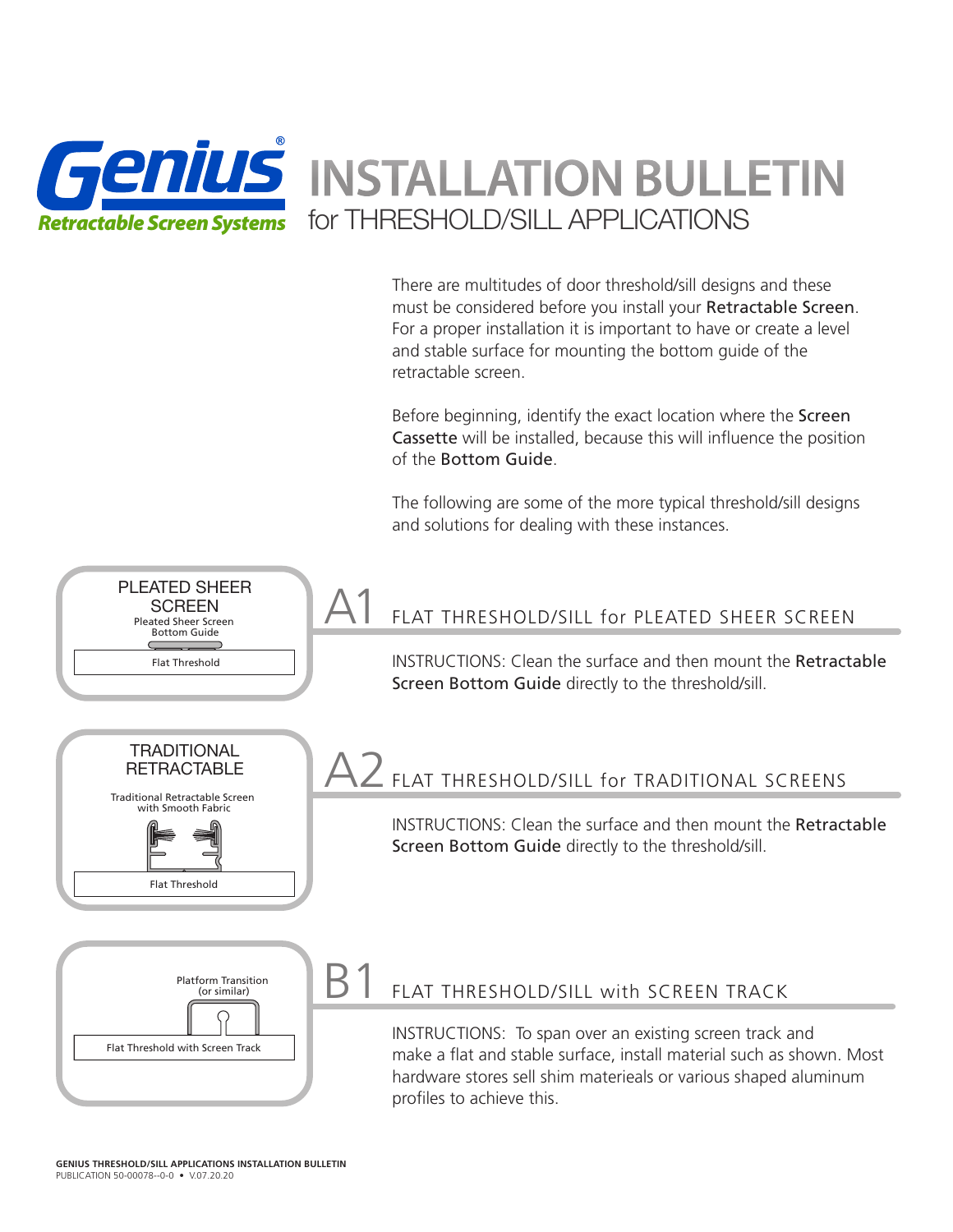#### SLOPED THRESHOLD/SILL for PLEATED SHEER SCREEN INSTRUCTIONS: If installing the Pleated Sheer Screen by Genius then use the flat Bottom Guide Rail that came with the screen (this works even on sloped sills with up to a 5 degree slope). For more severely angled sills, use the special Pleated Sheer Screen Bottom Guide Rail designed for Sloped Sills [C1]. SLOPED THRESHOLD/SILL for TRADITIONAL SCREENS INSTRUCTIONS: For all other retractable screen styles you will need to make a flat and stable surface by installing shim material using the Genius Sloped Sill Wedge Shims [Part #: 06-53000-0-5], or [Part # 06-53010-0-5] if installing aluminum transition [C2]. Also, most hardware stores also sell an "L" shaped aluminum trim that works nicely for this purpose [C3]. C1 C2 C3 Bottom Guide Rail for Sloped Sills [Part No. 50-00054-0-0] Sloped Threshold Sloped Sill Wedge Shims from Genius [Part No. 06-53000-0-5, 12"Long & Snap-Together, or Part No. 06-53010-0-5, if installing aluminum transition] Sloped Threshold Generic Sloped Sill Shim Sloped Threshold SHEER SCREEN



## SLOPED THRESHOLD/SILL with SCREEN TRACK

INSTRUCTIONS: To span over an existing screen track and, make a flat and stable surface, install shim material such as the threshold/sill using the Genius Sloped Sill Wedge Shims [Part #: 06-53000-0-5], or [Part # 06-53010-0-5] if installing aluminum transition [D1].

Most hardware stores also sell a flat stock or an "L" shaped aluminum trim that works nicely for this purpose [D2].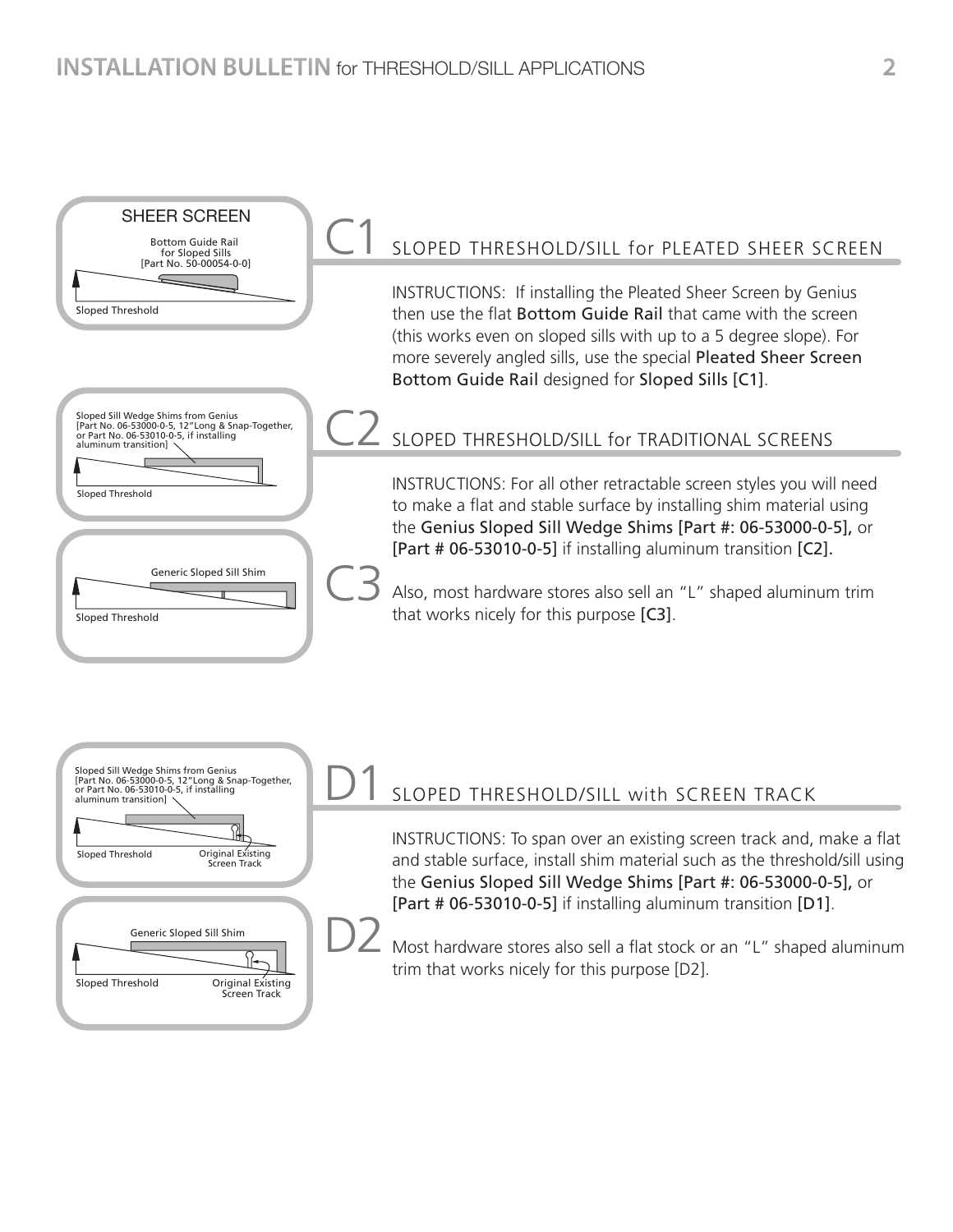

#### SLIDING PATIO DOOR THRESHOLDS with SCREEN TRACK

INSTRUCTIONS: Many Patio Doors have a Screen Track [E1] that will now be obselete with the installation of your Retractable Screen. For all Genius non-pleated screens, there are instances where resting the Bottom Guide above the existing screen track is the desirable method. If needed, add shims to create a stable, level surface for mounting the Guide.



If however, the existing door's Screen Track is removable, take out E 2 If however, the existing door's Screen Track is rem<br>the Track by hand or with any type of pliers [E2].



Then add non-degradable shim material (plastic, nylon or similar) [E3] so that you create a flat and stable surface for the Milano 100 or 200 Retractable Screen Bottom Guide Rail.

Note: Pleated screens require the use of the **Genius Pleated Sheer Screen Surface Mount Kit**. See Installation Bulletin - Genius Pleated Sheer Screen Surface Mount Kit [Publication #50-0074-0-0].